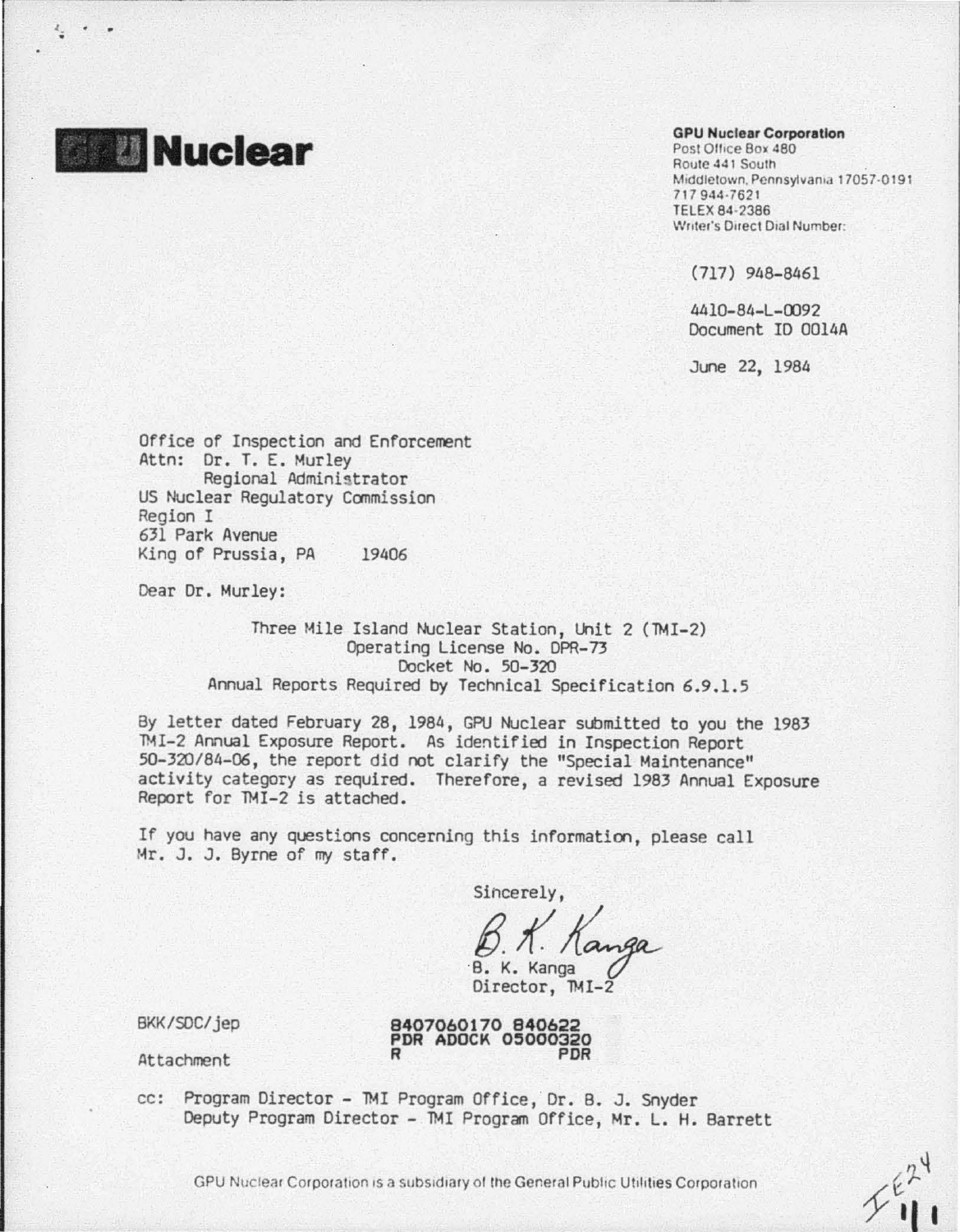NUMBER OF PENSOUNCE AND MAN HEMS BY WORK AND JOB FUNCTION

HEPUNI---PENIUD<br>01/01/83 - 12/31/83

DATE 02/10/84

| JOB CATEGORY<br>JOB FUNCTION                                                                                                                          | NUMBER                                              | STATION PERSONNEL<br>HEMS                             | NUMBER                         | UTILITY PENSONNEL<br><b>KEMS</b>                 | CONTRACTOR PERSONNLL<br>NUMBER   | <b>HEMS</b>                                         |
|-------------------------------------------------------------------------------------------------------------------------------------------------------|-----------------------------------------------------|-------------------------------------------------------|--------------------------------|--------------------------------------------------|----------------------------------|-----------------------------------------------------|
| HEACTOR OPERATIONS/SURV.                                                                                                                              |                                                     |                                                       |                                |                                                  |                                  |                                                     |
| MAINTENANCE PERSONNEL<br>HEALTH PHYSICS PERSONNEL<br>SUPERVISONY PEPSONNEL<br>ENGINEERING PERSONNEL<br>ADMINISTRATIVE PERSONNEL                       | 49<br>197<br>04<br>$\overline{15}$<br>41            | 2.193<br>17:11<br>.545<br>1.297<br>.549               | 8<br>$13^{0}$                  | .005<br>.000<br>.000<br>.000<br>.000<br>$-002$   | 123<br>$\sim$ 5<br>16<br>21      | 1.3H1<br>.060<br>2.1H0<br>.316<br>2.405<br>053      |
| ROUTINE MAINTENANCE                                                                                                                                   |                                                     |                                                       |                                |                                                  |                                  |                                                     |
| MAINTENANCE PERSONNEL<br>OPERATING PERSONNEL<br>HEALTH PHYSICS PEHSONNEL<br>ENGINEERING PERSONNEL<br>ADMINSTRATIVE PERSONNEL                          | 99<br>19<br>67<br>28<br>14<br>$\mathbf{d}$          | 7.731<br>.912<br>2.777<br>.250<br>.045<br>.415        | O<br>$\Omega$<br>O             | .000<br>.000<br>.000<br>.000<br>.000<br>.000     | 124<br>21<br>58<br>5             | 3.435<br>$-000$<br>$1 - 155$<br>028<br>039<br>.470  |
| INSERVICE INSPECTION                                                                                                                                  |                                                     |                                                       |                                |                                                  |                                  |                                                     |
| MAINTENANCE PERSONNEL<br>OPERATING PERSONNEL<br>HEALTH PHYSICS PERSUNNEL<br>SUPERVISORY PERSONNEL<br>ENGINEERING PERSONNEL<br>ADMINSTRATIVE PERSONNEL | 14                                                  | 1,860<br>.748<br>.352<br>.158<br>.09d<br>.405         | o<br>ooo<br>$\frac{0}{0}$      | .000<br>.000<br>.000<br>.000<br>.000<br>.000     |                                  | .274<br>.000<br>.551<br>.025<br>1.945<br>.295       |
| * *<br>SPECIAL MAINTENANCE                                                                                                                            |                                                     |                                                       |                                |                                                  |                                  |                                                     |
| MAINIENANCE PERSONNEL<br>HEALTH PHYSICS PERSONNEL<br>SUPERVISORY PERSONNEL<br>ENGINEENING PERSONNEL<br>ADMINSTRATIVE PERSONNEL                        | 96<br>64<br>106<br>36<br>7.3<br>22                  | 70,771<br>19.740<br>62.515<br>7.128<br>2.742<br>2.058 | 0<br>Ö<br>O<br>O               | .000<br>$-000$<br>.000<br>.000<br>.000<br>$-000$ | 179<br>з<br>39<br>66             | 100.940<br>7:30<br>4.031<br>10.161<br>3.952         |
| WASTE PROCESSING                                                                                                                                      |                                                     |                                                       |                                |                                                  |                                  |                                                     |
| MAINTENANCE PERSONNEL<br>OPEHATING PERSONNEL<br>HEALTH PHYSICS PERSONNEL<br>ENGINEERING PERSONNEL<br>ADMINSTRATIVE PERSULINEL                         | 105<br>H <sub>1</sub><br>110<br>$\frac{5}{3}$<br>34 | 5.203<br>6.252<br>9.521<br>1.129<br>$-200$<br>.607    | 2<br>0<br>0<br>N <sub>00</sub> | 1.126<br>.000<br>.092<br>:808<br>005             | 119<br>40<br>$\frac{1}{2}$<br>14 | 3.236<br>500 <sub>o</sub><br>.981<br>:343<br>$-441$ |

## \*\* NOTE: Special Maintenance Includes:

Reactor Building Decontamination Reactor Building Dose Reduction Reactor Systems Disassembly Reactor Defueling Primary Coolant Decontamination Auxiliary and Fuel Handling Building Decontamination